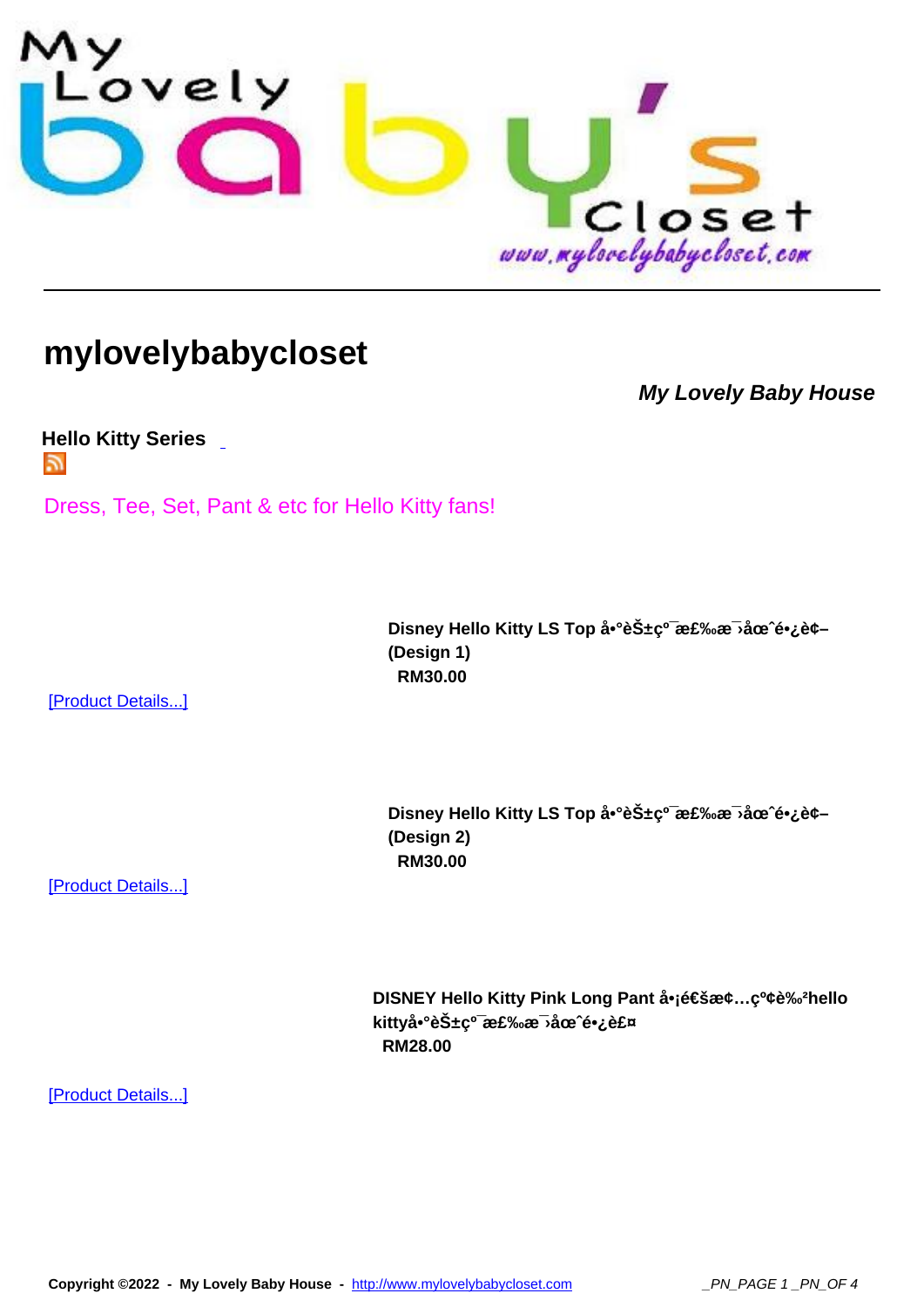e» e‱a-—æ•a• eS±ç*j* «e»ç• æ£‱ç r-e¢–  **RM28.00** 

[Product Details...]

**GRIP GLARE Blinking Kitty Pink Top** ç<sup>2%</sup>%è%2å-—æ<sup>-</sup>•啰花çf«é'»ç<sup>0-</sup>棉çŸ-è¢- **RM28.00** 

[Product Details...]

H&M Hello Kitty Pink Stripe Dress é'^织æ•¡ç<sup>o1</sup>啰花裙  **RM32.00** 

[Product Details...]

Hello Kitty Black Dress å•¡é»'è‰<sup>2</sup>啰花ç<sup>o-</sup>èfŒå¿f裙 **(Design 4) RM32.00** 

[Product Details...]

Hello Kitty Black Dress å•jé»'è‰<sup>2</sup>啰花ç<sup>o-</sup>èfŒå¿f裙 **(Design 5) RM32.00** 

[Product Details...]

Hello Kitty Cartoon Tee 啡通ä Šè¡£ (Design 1)  **RM22.00** 

[Product Details...]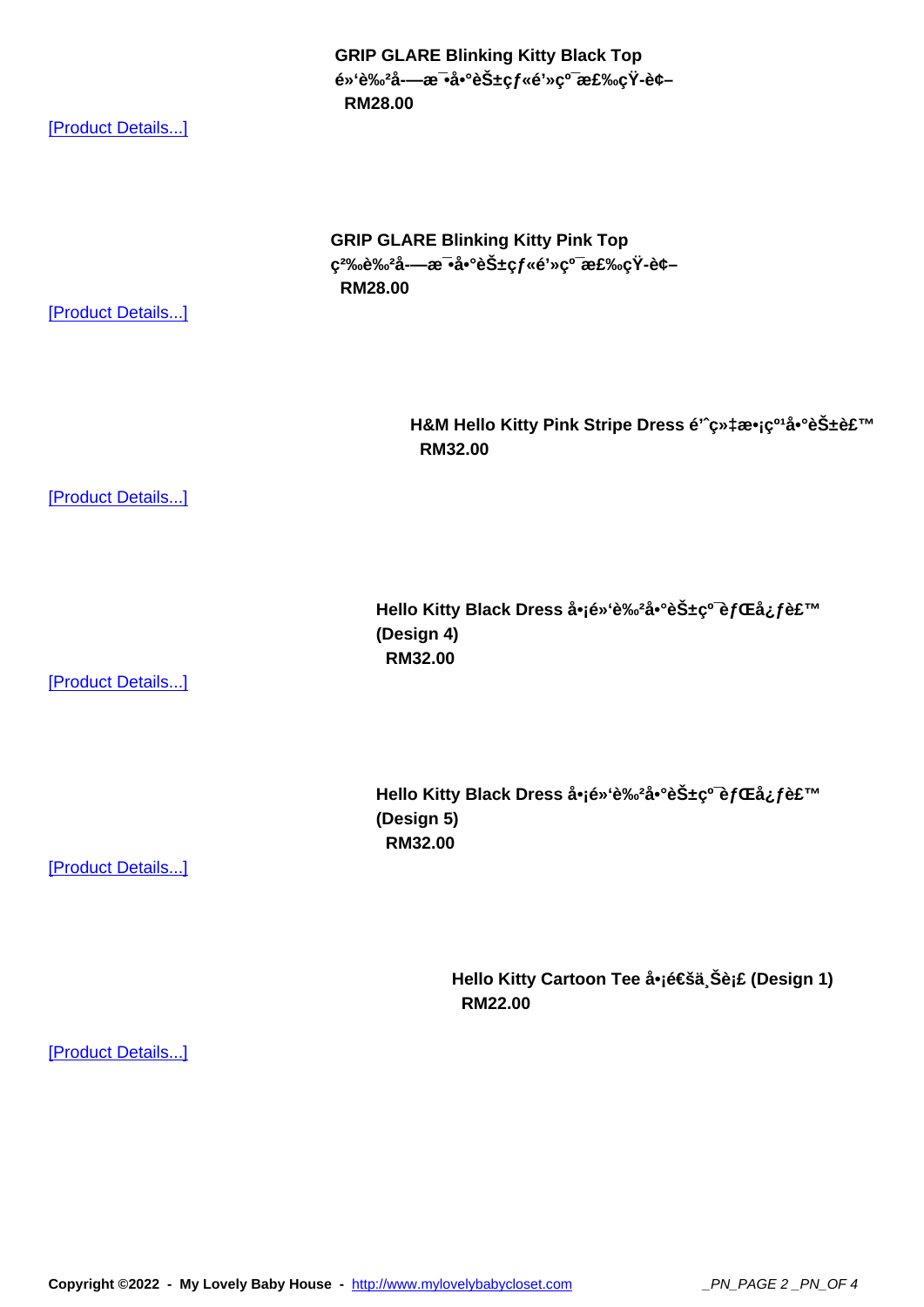[Product Details...]

Hello Kitty Cartoon Tee å•<sub>l</sub>通ä Šè<sub>i</sub>£ (Design 12)  **RM22.00**  [Product Details...] Hello Kitty Cartoon Tee 啡通ä<sub>,</sub>Šè¡£ (Design 13)  **RM22.00**  [Product Details...] Hello Kitty Cartoon Tee 啡通ä Šè¡£ (Design 14)  **RM22.00**  [Product Details...] Hello Kitty Cartoon Tee å•<sub>l</sub>通ä Šè<sub>i</sub>£ (Design 15)  **RM22.00**  [Product Details...] Hello Kitty Cartoon Tee 啡通ä Šè¡£ (Design 16)  **RM22.00**  [Product Details...]